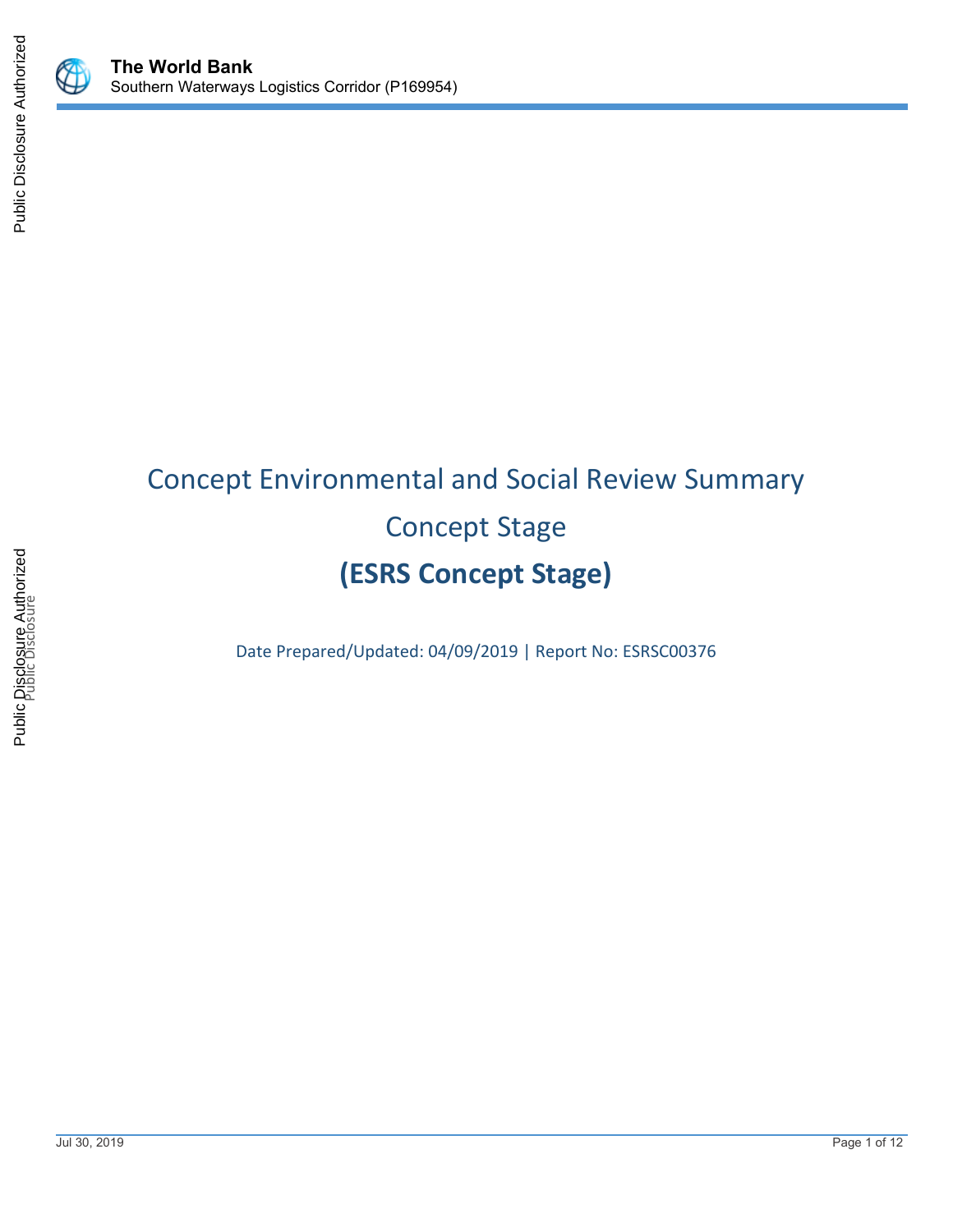

## **BASIC INFORMATION**

#### **A. Basic Project Data**

| Country                          | Region                                 | Project ID                      | Parent Project ID (if any)  |
|----------------------------------|----------------------------------------|---------------------------------|-----------------------------|
| Vietnam                          | EAST ASIA AND PACIFIC                  | P169954                         |                             |
| <b>Project Name</b>              | Southern Waterways Logistics Corridor  |                                 |                             |
| Practice Area (Lead)             | <b>Financing Instrument</b>            | <b>Estimated Appraisal Date</b> | <b>Estimated Board Date</b> |
| Transport                        | <b>Investment Project</b><br>Financing | 12/2/2019                       | 5/5/2020                    |
| Borrower(s)                      | Implementing Agency(ies)               |                                 |                             |
| Socialist Republic of<br>Vietnam | Ministry of Transport                  |                                 |                             |

Proposed Development Objective(s)

The project development objective is to improve the efficiency and safety of two key inland waterways in Southern Vietnam.

| <b>Financing (in USD Million)</b> | Amount |
|-----------------------------------|--------|
| <b>Total Project Cost</b>         | 331.00 |

# **B. Is the project being prepared in a Situation of Urgent Need of Assistance or Capacity Constraints, as per Bank IPF Policy, para. 12?**

No

## **C. Summary Description of Proposed Project [including overview of Country, Sectoral & Institutional Contexts and Relationship to CPF]**

The proposed project interventions include: (i) upgrading two high-traffic and congested East-West and North-South Corridors to accommodate larger vessels and more logistics flows; (ii) navigational aids for safety along the entire length of the corridors; and (iii) a vessel traffic management safety (VTMS) system along the busiest waterway section. This will reduce logistics costs, time, greenhouse gas emissions and accidents.

#### **D. Environmental and Social Overview**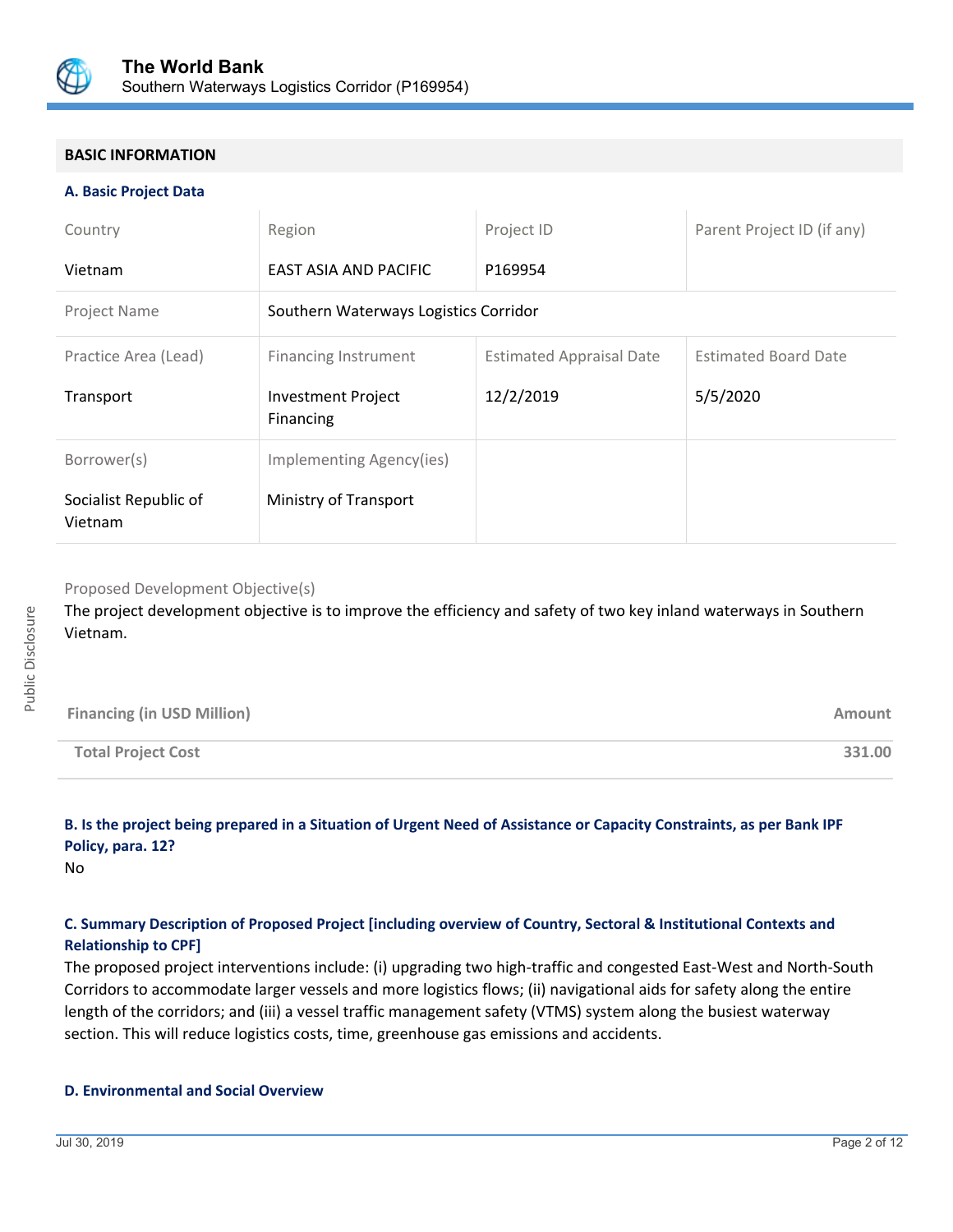

Public Disclosure

D.1. Project location(s) and salient characteristics relevant to the ES assessment [geographic, environmental, social] The Project area is located in the Southern part of Vietnam, including HCMC, Long An, Tien Giang, Dong Nai, Ben Tre and Vinh Long provinces. It is bordered by Tra Vinh, Soc Trang, Can Tho and Hau Giang provinces at in the south, ; Dong Thap, Tay Ninh provinces at in the west, ; Binh Duong, Binh Phuoc provinces at in the north and Ba Ria Vung Tau and the East Sea at the east. The total project area is approximately 3,000 square km, and contains includes HCMC the largest city most populated city in Vietnam by population. The population of the whole all Project-related provinces is about 17 million people; and is divided made up of about in a 50% of urban (with 8.4 million of people living in HCMC) and 50% of rural population. However, within the Project affected river/canal network, there are no major cities; it contains mostly and it is primarly made up of rural population and and peri-urban areas (including 5 townships). The main transport route in the Project area is river system of Tien River; with the Hau River (Bassac River) connectings to Soai Rap River; Dong Nai River via Cho Gao Canal. The Project area is divided into two distinct geographical settings: the Mekong Delta region (the East – West Corridor) and the greater HCMC region (Dong Nai and Ho Chi Minh City in the North – South Corridor). Both of the regions have a relatively flat topography and abundant and relatively stable annual rainfall from 1,400-1,900 mm/year with over 90% of the rainfall concentrate in the rainy season (from May to November). Two windy seasons are made of the northeast and the southwest monsoons. The former usually starts from November in the northeast, and a little bit later in the southwest, ending in April. The Project area has a dense river network with Tien and Hau rivers are being the main rivers of Mekong Delta (MKD) and Dong Nai, while the Thi Vai rivers are the main rivers of the Northeast (NE)-MKD. MKD and NE-MKD are usually not suffering from thedo not experience typhoons. However, these two areas are facing erosion, landslide, saltwater intrusion and droughts. The occurrence of erosion and landslide events along the river/canal network of the MKD is a quite common risk and hazard and has an increasing trendpresents a growing risk to the region's population. In respect toRegarding saline intrusion, being located at the downstream portion of the Mekong River, Vietnam has severely suffered from the effects of rapid dam construction and hydropower development from upstream countries in recent years, including: China, Laos and Thailand, which has significantly exacerbated the negative situation. Along the Project canals/rivers, except for the area of Can Gio Biosphere Reserve, are common animals of the MKD and NE-MKD regions such as frogs, reptiles, insects, birds, etc. that mostly live along the banks of the dredging rivers/canals. Can Gio Biosphere Reserve, along Dong Tranh and Tac Cua Rivers, according to recent research result, the vertebrate of Can Gio including 9 amphibian species, 31 reptile species, 4 mammal species, of which some species are listed in the Vietnam Red Book as gecko, water monitor, Indian python, cobra, estuarine crocodile. The Can Gio mangrove forest plays an important role to ecological reservation and acts as a lung defense of Ho Chi Minh City. It also has a great potential for ecotourism with three main areas, including: Vamespecially Sat, Dan Xay and Lam Vien. Due to the important feature of the mangrove, UNESCO recognized Can Gio as the World Biosphere Reserve Area in 2000. However, the impact of the construction activities to on ecotourism activities is negligible as all of these three ecotourism areas are located far from the construction area of the Project - the distance of Vam Sat ecotourism area, the closest area to the construction site - is about 16 km.

#### D. 2. Borrower's Institutional Capacity

The Ministry of Transport (MOT) will own the project, oversee project implementation, coordinate between central and provincial government agencies, ensure compliance with government rules and World Bank policy requirements of IDA Transitional Support. MOT will also be responsible for the approval of the overall feasibility study/construction investment report and overall procurement plan. As the line agency, MOT will approve detailed engineering designs and cost estimates, bidding documents/request for proposals, bid/proposal evaluation reports, evaluation reports and sign contracts; and review the quality of works and review periodic reports. Vietnam Inland Waterway Administration (VIWA) is the owner of national-level waterways, and the implementing agency for inland waterway policies. VIWA is responsible for the operation and maintenance of infrastructure along national rivers, including river

Public Disclosure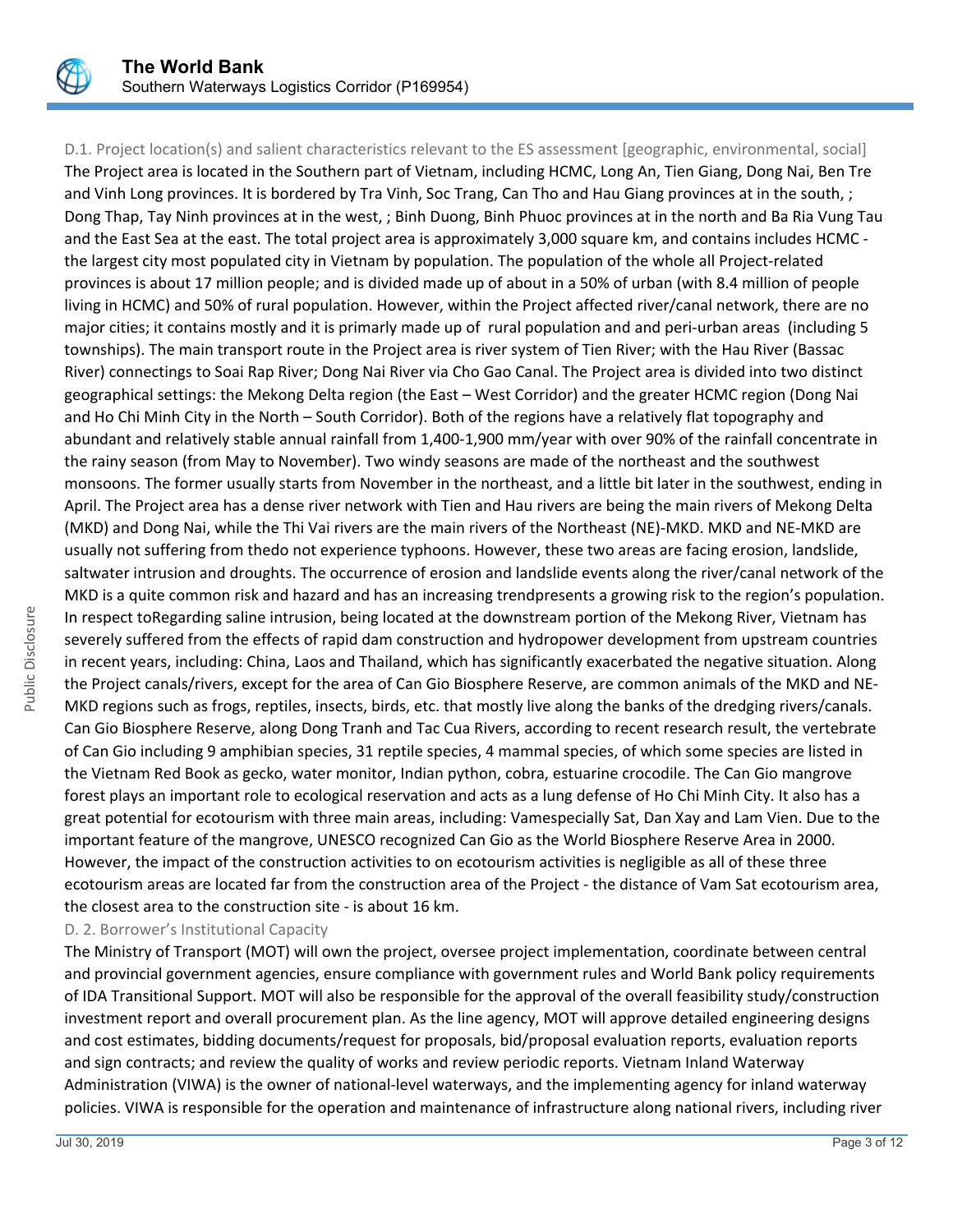

ports and for the provision of aids to navigation; as well as strengthening maintenance capacity, including for the project corridors. Project Management Unit-Waterways (PMU-W), assigned by MOT, will be the implementing agency of the project. PMU-W will be responsible for overall project management, including procurement, financial management, contract management, day-to-day supervision of project activities, training, monitoring and evaluation, and communication with the Bank. Provincial People's Committees and Department of Transport (PPCs & PDoTs) will be responsible for the overall environmental and social safeguards of the project. Their responsibilities will include land acquisition, implementation of the resettlement and compensation of the respective inland waterway section(s) within their administrative jurisdictions. These implementing entities have been involved in preparation and implementation of many Bank-financed road projects and some inland waterways projects, including Hanoi Transport Development Project, Hai Phong Transport Development Project, Da Nang-Quang Ngai Expressway Project, Mekong Delta Transport Infrastructure Development Project, Northern Delta Transport Development. Therefore, they have experience with the Bank safeguards requirements. Although the PMU-W has been through the Bank's Borrower ESF training in Hanoi in May 2018, it has no experience in preparing and implementing a project under the Environmental and Social Framework (ESF), including the concepts of proportionality and adaptive management, as well as the standards relatred to labor management, community health and safety, environment, health and safety (OHS), modified natural habitats and the requirements for systematic stakeholder engagement. Their capacity for ESF implementation will need to be strengthened, and targeted training focused on environmental and social risk management for the project stakeholders. The task team will provide the client with continuous support in environmental and social risk management during preparation and implementation.

#### **II. SCREENING OF POTENTIAL ENVIRONMENTAL AND SOCIAL (ES) RISKS AND IMPACTS**

#### **A. Environmental and Social Risk Classification (ESRC) High A. Environmental and Social Risk Classification (ESRC)**

#### **Environmental Risk Rating High Albert School Control of the Control Control Control Control Control Control Control Control Control Control Control Control Control Control Control Control Control Control Control Control C**

Type, location, sensitivity and scale of the Project including the physical considerations of the Project. The project will be implemented within the existing rivers and canals, and the nearby location to be excavateds. The proposed project will not be located within the critical natural habitats and forests, archaeological and historical sites, or densely populated areas. However, the bend correction segments of Dong Tranh and Tac Cua rivers will requires permanent clearance of 3.2 ha of mangrove forest in the buffer zone which is not a critical habitat of Can Gio protection forest, a UNESCO Biosphere Reserve, posing moderate risks and impacts on the biosphere reserve. In addition, there are numerous sensitive receptors located along the river and canal banks where project activities will be executed including water treatment plants.

Nature and magnitude of the potential ES risks and impacts, the nature of the potential risks and impacts. The project will help reduce pressure on road transport and associated adverse impacts such as traffic congestion, air pollution, noise, and road traffic accident. However, given its type, location, sensitivity and scale, and nature, the project is expected some to result in high environmental risks and impacts, associated with excavation and disposal of the excavated materials; changes in water flow due to bend correction and river cut-off; safety risks of UXOs; waterway traffic disturbances and risks including accidents; water quality affecting aquatic species and water supply along the rivers during construction. The project is expected to have: i) direct pollutant discharges the thatare large enough to cause degradation of air, water or soil; ii) large-scale physical disturbance of the site and surroundings with a large amount of earth excavation of about 8.6 million cubic meters during the construction phase resulting in high risks and impacts associated with excavation and disposal activities; iii) no extraction, consumption, or conversion of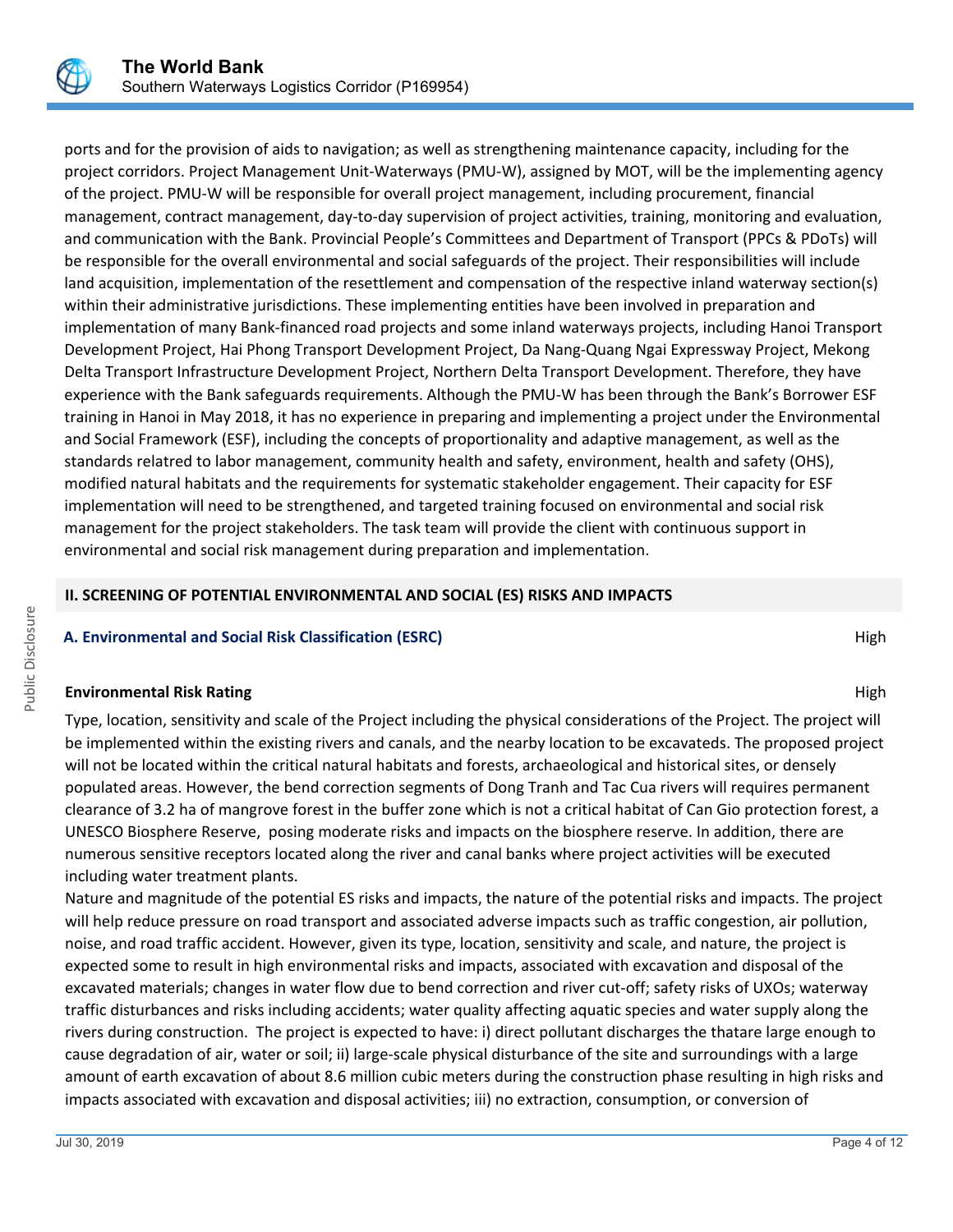

substantial amounts of forest and other natural resources; iv) modification of hydrologic flow by bendt correcting and river cut-off of about 1.5 km; v) moderate amounts of hazardous materials not in more than incidental quantities, which are not expected to resulting in significant impacts during construction, but with a substantial risk of oil leakage if accident happen during operation.

Capacity and commitment of the Borrower to manage risks and impacts in a manner consistent with the ESSs. The country's policy, legal and institutional framework, applicable to the Project sector are expected to be consistent with the ESSs to a large extent. The technical and institutional capacity of the implementing agencies (IAs) is strong evidenced by its direct successful design and implementation of big waterways transport projects. The IAs have good capacity and commitment to manage the risks and impacts under the current safeguard policies. However, only one staff of the PMU-W has been trained during the Bank's Borrower ESF training creating substantial risks during implementation.

Other areas of risk that may be relevant. The project will be in the Mekong Delta which is under increasing influent of the global climate change, resulting in flooding and subsequent river and canal bank erosion. This will need to be factored in the project design and operation.

#### **Social Risk Rating High Research Action Section 2008 High Research Act 2008 High Risk Rating High Research Act 2008**

Considering the volume and complexity of land acquisition and resettlement required, the number of contracted workers to be mobilized, and the range of other social impacts and risks identified in the social impact assessment (e.g. disruption of water based transport and livelihoods) a high social risk rating is justified. These impacts will be occurring across a wide geographical area, affecting ethnically diverse populations and a wide array of users of the waterways. Also, although the implementing agency has experience in successfully applying the World Bank's involuntary resettlement policy in previous bank financed projects, there are additional social risk management requirements specified by the new Environmental and Social Standards of the World Bank. Furthermore, the responsibility for land acquisition and resettlement (a major factor contributing to the high social risk rating) lies principally with district government units, who may not have the capacity to deliver the land required for the project (including resettlement sites) in a timely fashion.

# **B. Environment and Social Standards (ESSs) that Apply to the Activities Being Considered**

**B.1. General Assessment**

# **ESS1 Assessment and Management of Environmental and Social Risks and Impacts**

# *Overview of the relevance of the Standard for the Project:*

As part of E&S screening, the team has reviewed a number of relevant documents, including project concept note, the draft Feasibility Study, the draft ESIA, RPF, and RAP, Land Law, Labor code, Law on Environmental Protection, Law on Biodiversity. The main environmental risks and impacts are related to Component A and B of the project. The main environmental risks and impacts during pre-construction, and construction include: (i) safety risk due to UXOs; (ii) adverse impacts due to clearance of 3.2 ha of mangrove in the buffer zone of the 32,700 ha Can Gio protection forest, a Biosphere Reserve which is protected by the national regulation; (iii) Water pollution in the surrounding areas due to disposal of the excavated materials; (iv) risks to health and safety of local people and construction workers; and (v) water pollution due to dredging affecting aquatic life and water supply; (vi) waterway traffic safety risk; and (vii)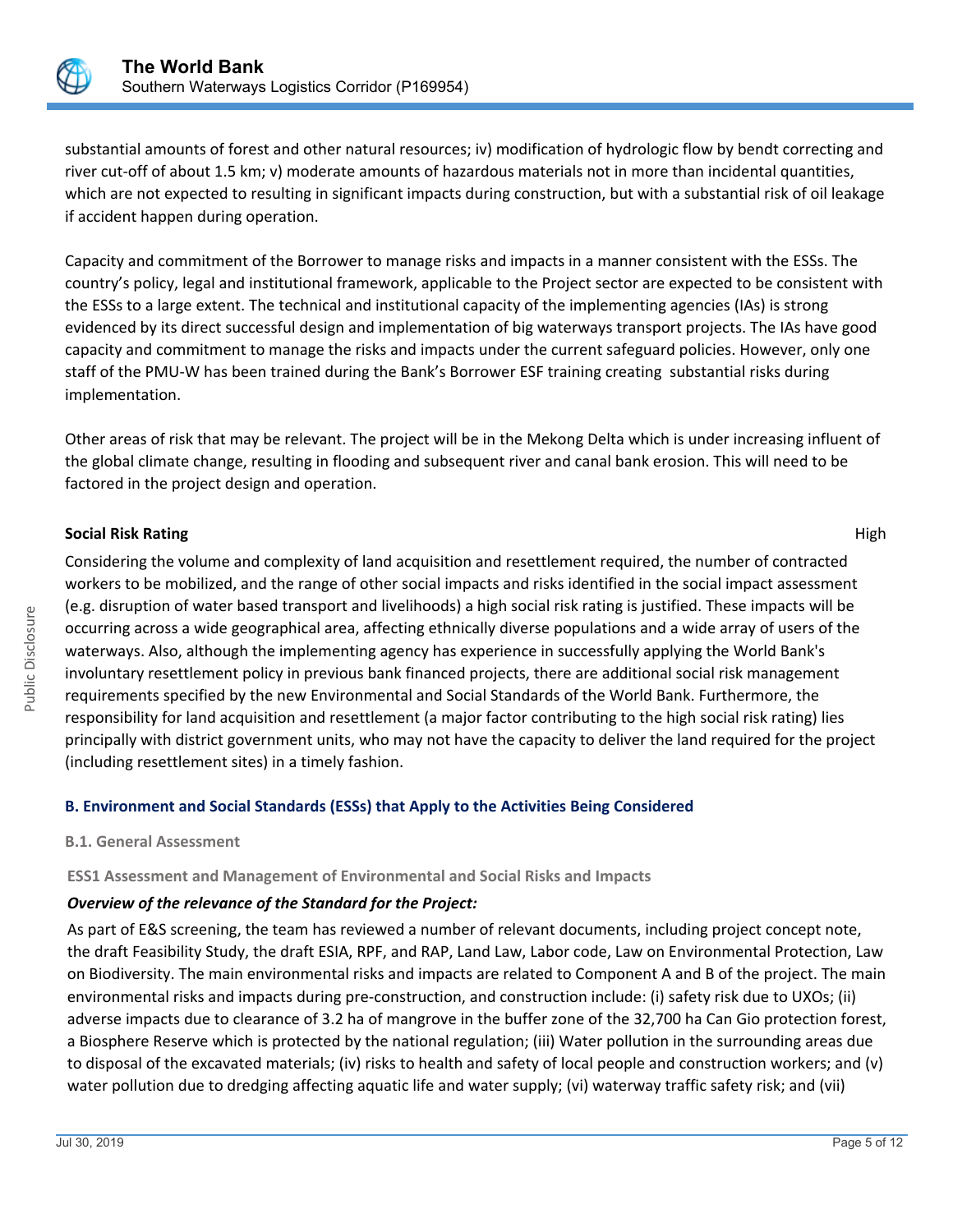

disturbances to waterways transport. The main environmental adverse risks and impacts during operation would include: (i) impacts on water quality and aquatic life as a result of increased waterway traffic; (ii) waterway traffic congestion and safety risk; and (iii) oil leakage due to waterway traffic accidents. An Environmental and Social Impact Assessment (ESIA) has been prepared under a Bank Technical Assistance following the requirements of the current safeguard policies. However, the ESIA has not been reviewed and cleared by the Bank. The ESIA will be revised in manner proportionate to the nature and scale and the potential risks and impacts of the project, and consistent with the requirements of the Bank Environmental and Social Framework (ESF). The ESIA will follow requirements of the relevant ESSs in identifying and managing the environmental and social risks and impacts including direct, indirect, cumulative, and residual impacts. There are a number of relevant adverse social impacts that need to be addressed including 1) land acquisition 2) resettlement, 3) disruption of water based transport and livelihoods, 4) disruption of river bank agricultural activities 5) health risks and risk of gender based violence from labor influx 6) disruption of land, livelihoods and cultural activities of ethnic minorities 7) disruption of intangible cultural heritage 8) and the risk of disproportionate impacts on vulnerable people (ethnic minority, female headed, elder and disabled households) in the project impact zone. Most of these impacts have been assessed, and mitigation measures proposed, as part of a social impact assessment (which includes a social action plan) already prepared by the implementing agency.

As an intergal part of the ESIA, an Environmental and Social Management Plan (ESMP) will also be prepared and included in the ESIA. The ESMPwill consist of the set of mitigation, monitoring, and institutional measures to be taken during implementation and operation of a project to eliminate adverse environmental and social risks and impacts, offset them, or reduce them to acceptable levels. The ESMP also includes the measures and actions needed to implement these measures. The project implementing agency will (a) identify the set of responses to potentially adverse impacts; (b) determine requirements for ensuring that those responses are made effectively and in a timely manner; and (c) describe the means for meeting those requirements.

#### **Areas where "Use of Borrower Framework" is being considered:**

Although Vietnam has an advanced E&S Framework, there are gaps between the environmental and social assessment regulation and practice, especially in description of the environment, level of impact analysis and mitigation measures, and public consultation and disclosure of information. In addition, there is no experience of the implementing agencies in implementing and applying ESF and its associated environmental and social standards. Therefore, there are no plans to use the Borrower's E&S Framework within this project.

# **ESS10 Stakeholder Engagement and Information Disclosure**

Along with the project proponents (Ministry of Transport & PMU-Waterways), direct beneficiaries and project affected people, there are a number of interested parties identified as stakeholders in the analysis conducted as part of the social impact assessment. These include the Provincial People's Committees, District (and Town) People's Committees, Compensation Committees and Land Fund Development Branches of the Districts, Women's Unions and Ethnic Boards of the provinces, Political-Social Organizations (Fatherland Front, Women's Union, Farmers' Union, the Youth Union, the Elderly Union) as well as Village and hamlet level decision making bodies. During the preparation of the project, stakeholder participation in the design of civil works will contribute significantly in adjusting design to minimize socio-economic impacts, identifying appropriate mitigation measures, and to securinge social license to operate. , as well as mitigating unexpected impacts caused by construction works to the life of people in the community, especially social and environmental impacts during construction and operation of construction works phases. In addition to the stakeholder analysis and engagement plan already prepared, the implementing agency will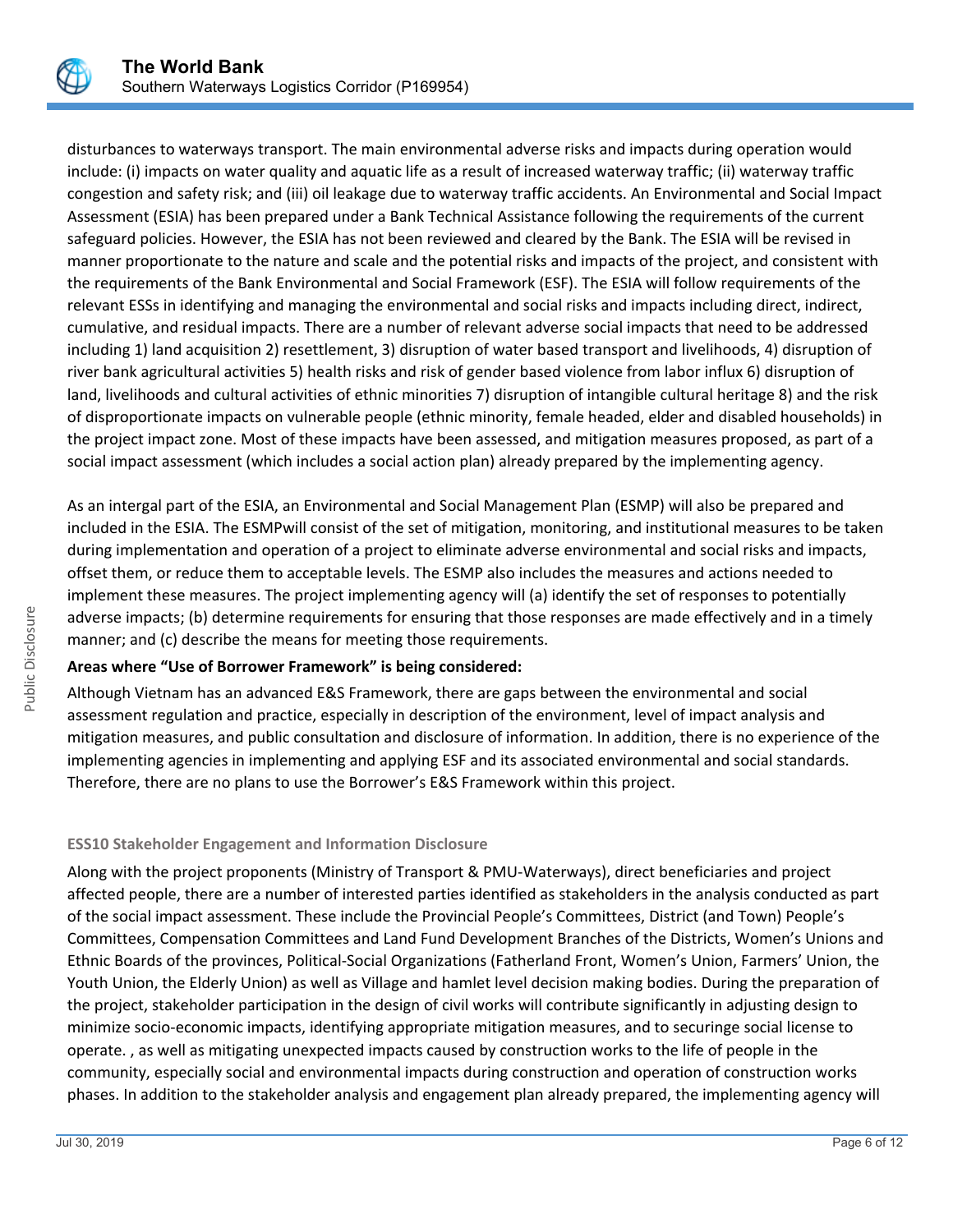

be required to prepare a project level grievance redress mechanism that is publicized, accessible, allows anonymity, maintains records, and provides feedback to complaints.

#### **B.2. Specific Risks and Impacts**

**A brief description of the potential environmental and social risks and impacts relevant to the Project.**

#### **ESS2 Labor and Working Conditions**

The project will require direct workers (for the implementing agencies), contracted workers (at least 300 to work on construction sites for third party contractors) and primary supply workers (to provide aggregate material). The project is not expected to require community workers. Vietnam already has in place a relatively comprehensive (and evolving) framework for labor and working conditions. having ratified the following ILO conventions: Forced Labor, Labor Inspection, Equal Remuneration Convention, Discrimination (Employment and Occupation), Minimum Age, the Worst Forms of Child Labor, Occupational Health and Safety. Vietnam is also working towards ratification of: Freedom of Association and Protection of the Right to Organize Convention, Right to Organize and Collective Bargaining Convention; and Abolition of Forced Labor Convention. One challenge on the application of this framework is the lack of systematic labor inspection, especially when it comes to construction contractors and primary suppliers, where there is a heavy reliance on self-reporting. An implementation unit (Waterway's PMU) is already in place, and the labor management procedures for this unit will be assessed during preparation. For contracted workers, a template for labor management procedures will be developed for inclusion in the bidding documents. For primary suppliers of materials, there is not the practiceno experience, or practice, of conducting duediligence on labor and working conditions among potential sources of aggregate material. Therefore, a monitoring procedure will need to be in place prior the commencement of works, to ensure compliance with national laws and ESS2. In addition to labor management procedures, and primary supplier monitoring systems, the implementing agency will develop OHS procedures, a grievance redress mechanism specific to labor and working conditions, and a system for monitoring third party contractors compliance with agreed OHL and LMPs.

#### **ESS3 Resource Efficiency and Pollution Prevention and Management**

Given the type and large scale of the project, significant amount of resources and materials will be required, and the adverse impacts on human health and environment are expected to be substantial to high. Nevertheless, risks and impacts related to the release of pollutants, waste generation, the management of disposal materials and hazardous wastes, impact on community, and resource use efficiency will be assessed, mitigation measures proposed during project preparation. The dredged materials may be naturally polluted by acid sulphate. The potential adverse risks and impacts related to dredging, storage, transportation, and disposal these materials will be assessed in detailed during the ESA process with associated proposed mitigation measures. A dredged material management plan will be prepared will be prepared to manage these risks and impacts. Risks and impacts due to generation of non-hazardous waste as well as hazardous wastes will also be addressed during the ESA process taking into account the standards measures in the World Bank Group Environment, Health, and Safety Guidelines.

The project will not involve pesticide use. During the environmental and social assessment process, if it is determined that the project will produce significant emissions due to exhaust gases during construction and operation, an estimate of gross GHG emissions resulting from the project will be required, providing that such estimation is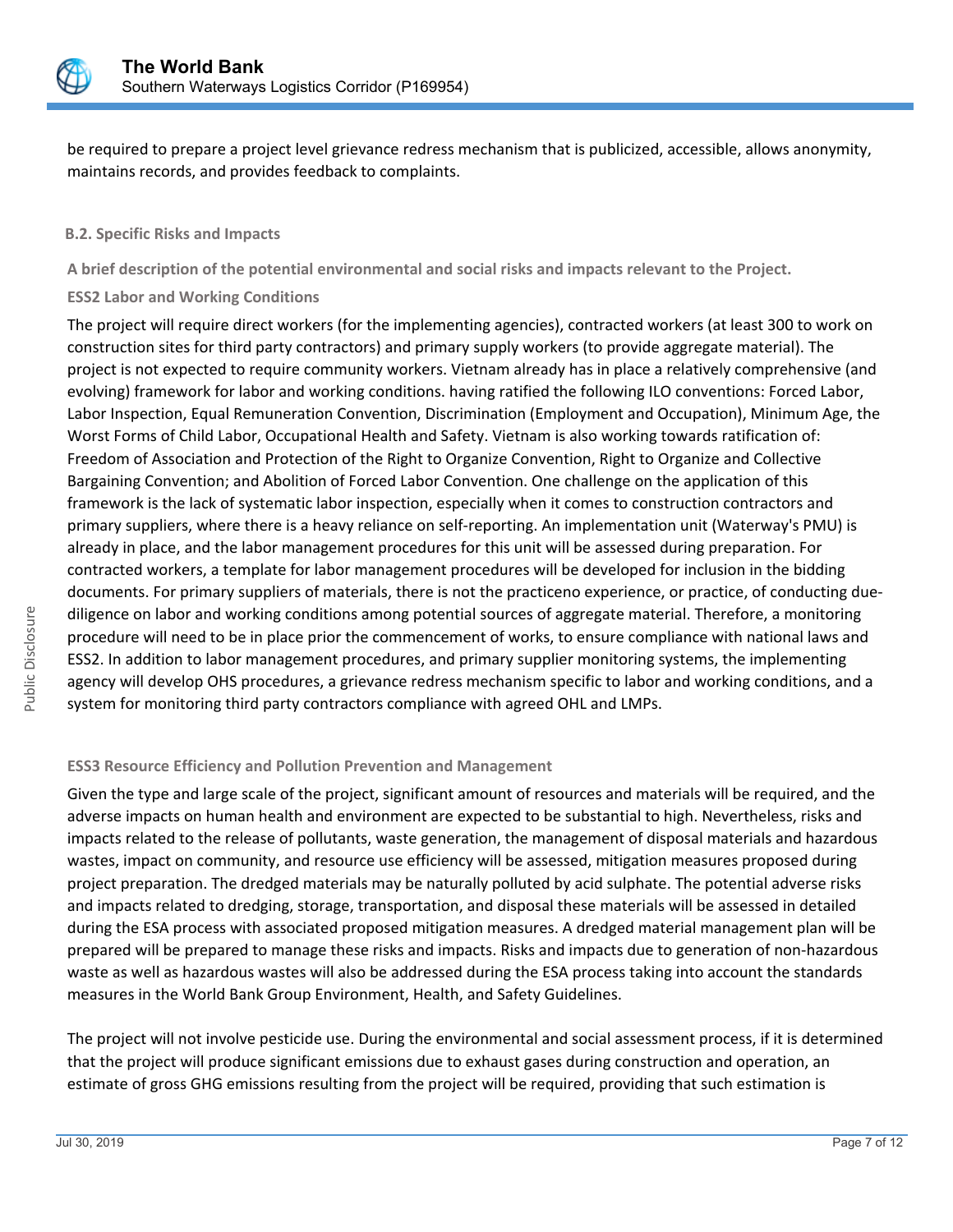

technically and financially feasible. To the extent technically and financially feasible the project will adopt measures, specified in the WB Group ESHG and other Good International Industry Practice, for efficient use of raw materials and for optimizing energy use.

#### **ESS4 Community Health and Safety**

The social impact assessment conducted for the feasibility study, correctly identify risks related to human traffiking and gender based violence associated with worker influx. An initial risk assessment for gender based violence conducted by the task team indicated that the risk was low to moderate, with most of the labor required being sourced locally, and the works taking place in peri-urban areas. The Community Health Action Plan prepared as an annex to the social impact assessment includes a number of measures to address these risks, but will need to be updated to meet the requirements of the ESF standard on Community Health and Safety, and to reflect the lessons from the good practice note on addressing Gender Based Violence in World Bank financed projects. Other aspects of community health and safety that need to be considered during preparation include risks to human health, associated with water and road traffic safety, as well as the disposal of sludge. Therefore a road and waterways traffic management assessment may be necessary, as well as the pre-identification of sites for the safe disposal of sludge from dredging. Standard measures in the World Bank Group Environment, Health, and Safety Guidelines (EHSG) to ensure the community health and safety of communities during the construction of and operation of project financed infrastructure will be considered. These include the measures in general facility design and operation, communication and training, and the measures to address physical hazards, chemical hazards, personal protective equipment, special hazard environments, and Monitoring. In addition, impacts on ecosystems and their services will be assessed due to clearance of a mangrove area. However, the need for additional measures of this ESS will be further assessed during project preparation as part of ESA process.

#### **ESS5 Land Acquisition, Restrictions on Land Use and Involuntary Resettlement**

The project will require a significant amount of household resettlement (896 households), land acquisition (2,077,248 m2) and economic displacement (includes 820 households that will be severely affected as they will lose 20% or more of their agricultural landholdings and adverse impacts on 158 business households). The current project design proposals for embankments have considered the need to reduce land acquisiton and ressettlement in densely populated areas, proposing a vertical (as opposed to slope) design solution for embankments in residential and commercial areas. The resettlement and land acquisition impacts have been assessed, and compensatation and assistance measures proposed, in a five provincial level resettlement plans that were prepared as part of the feasibility study. In addition, for other works and temporary impacts that could not be anticipated at the feasibility study stage, a resettlement policy framework has been prepared. This includes the possibility of land acquisition necessary for the disposal of significant amounts of dredged material, following dredging works ( it is estimated that 8.5 million m3 of dredged materials would require 5-6 million m2 of land). It should not be noted that these instruments have been prepared to meet the requirements of the previous world bank policy on involuntary resettlement, and will need to be reviewed and updated, to meet the requirements of the new standard (e.g. on forced eviction, tenure security for informal users etc).

**ESS6 Biodiversity Conservation and Sustainable Management of Living Natural Resources**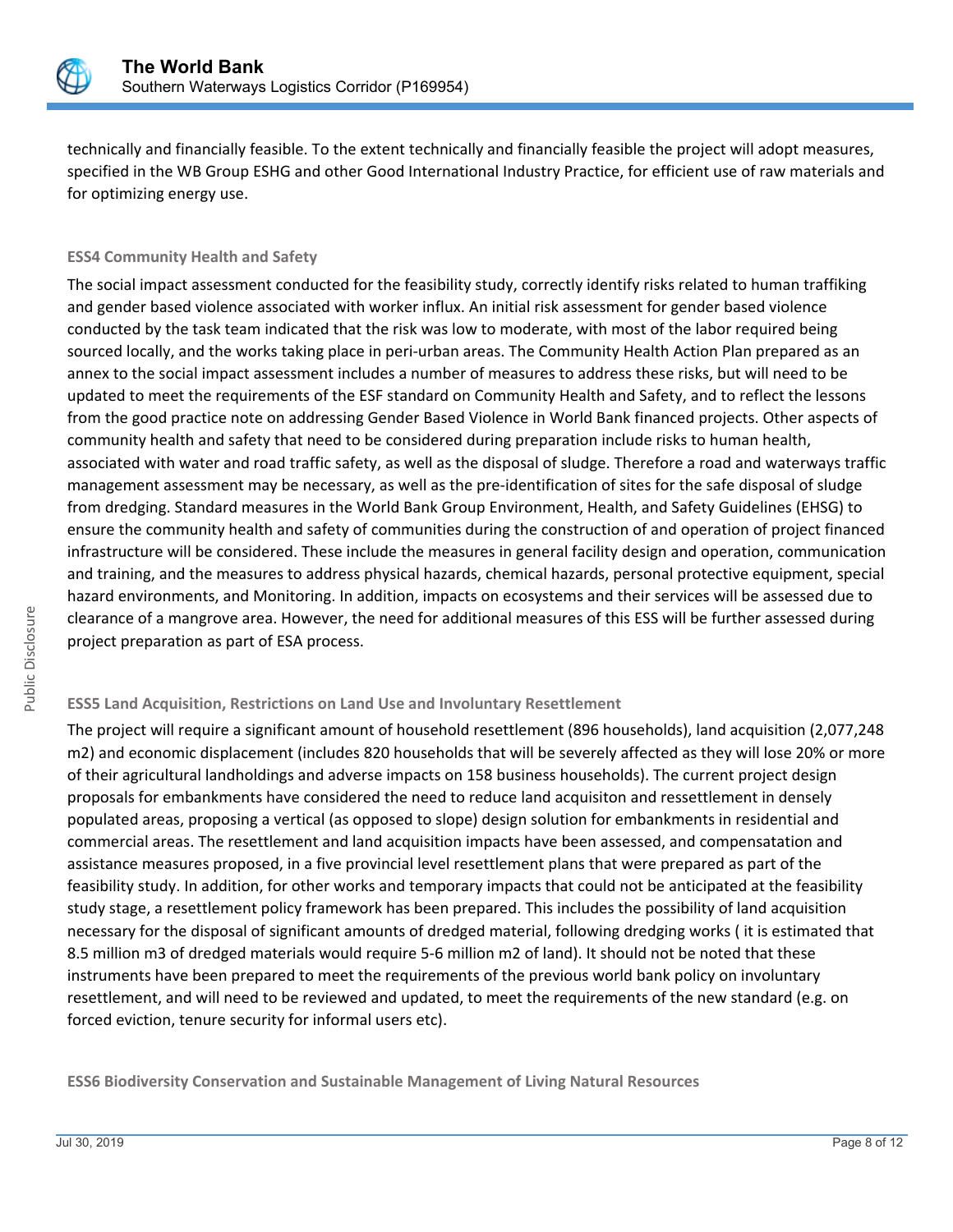

The project activities will be implemented within the existing rivers and canals which are being use for waterway transport. These rivers and canals are home to aquatic species. In addition, the project will permanently clear 3.2 ha (or 0.00009%) of the 37,000 ha of the buffer zone which is not a critical habitat of the 32,700 ha Can Gio protection forest (with about 20,000 ha of plantation forest and 12,700 ha of regeneration forest). Can Gio protection forest is protected mainly for the purpose of maintaining a large carbon sink. Given the small scale of land clearance and the nature of the habitat of the buffer zone, the risks and impacts of the project on the protection forest and biodiversity are not expected to be significant, and thus a biodiversity management plan would not be needed. The impacts on the buffer zone and associated mitigation measures will be assessed and included in the ESIA. Care will be taken to ensure that the project impacts on the aquatic species and the ecosystem of the biosphere reserve are well assessed and managed. The Borrower will conduct the environmental and social assessment in accordance with requirements of ESS6 during project preparation and implementation, including impacts on Can Gio protection forest and the modified natural habitats such as the waterways and their ecosystems during construction and operation. At minimum the environmental and social assessment process during project preparation will assess potential risks and impacts to natural habitats from the various project activities, including potential direct, indirect, and cumulative impacts on key biodiversity receptors.

#### **ESS7 Indigenous Peoples/Sub-Saharan African Historically Underserved Traditional Local Communities**

The Khmer people are present in the project area, and have a long history of collective attachment to the land they occupy (along with a distinct identify, language, and socio-cultural institutions). They represent the second largest population in Vinh Long province, accounting for 2.1% of the province's population, and mainly reside in remote and isolated communities along canals. The social impact assessment conducted for the project included a dedicated module on project impacts on the Khmer people. This module includedwas based on, five consultation exercises, which were implemented in the communes where the Khmer people are residing in the project area. These consultation events included group discussions, participant observations, and community meetings which followed the principles of free, prior, and informed consultation. In additon In-depth interviews were carried out with the staff of the Tra On District Ethnic Minority Division as well as officials in charge of culture of Loan My, Tan My, Thien My, and Tuong Loc communes. Some of the main issues raised included Land acquisition impacts on the EMs; Livelihood activities of Khmer EM people living along Mang Thit river; Cultural practices of the Khmer related to rivers and water; and Land use practices of the Khmer and traditions and customs related to land acquisitionuse. These consultation events formed the basis for the preparation of a project level Ethnic Minority Planning Framework, as well as a combined Resettlement and Ethnic Minority Development Plan for Vinh Long province. The EMPF was prepared, as there are construction stage impacts, that are difficult to quantify during the design and preparation phase of the project including: (i) impacts on aquaculture; (ii) impacts on water use for irrigation; and (iii) impacts related to waterway transport (iii) and social and land use impacts related to the disposal of sludge material resulting from dredging. Given that these instruments were prepared with the requirements of the World Bank's Indigenous Peoples Policy in mind, they will need to reviewed and updated to comply with the requirements of the Environmental and Social Framework Standard on Indigenous People (e.g. on Free, Prior and Informed Consent). The potential project impacts that may require Free, Pree and Informed Consent (FPIC) include those impacts related to land acquisition and relocation of ethnic minority households, as well as impacts on cultural activities. According to the current project design, seven ethnic minority households, all Khmers, are directly affected by land acquisition, 4 through loss of residential land and 3 through loss of agriculture land. Furthermore, the Khmer have many festivals associated with water, especially the annual boat racing held in the area of Loan My and on the Mang Thit River, that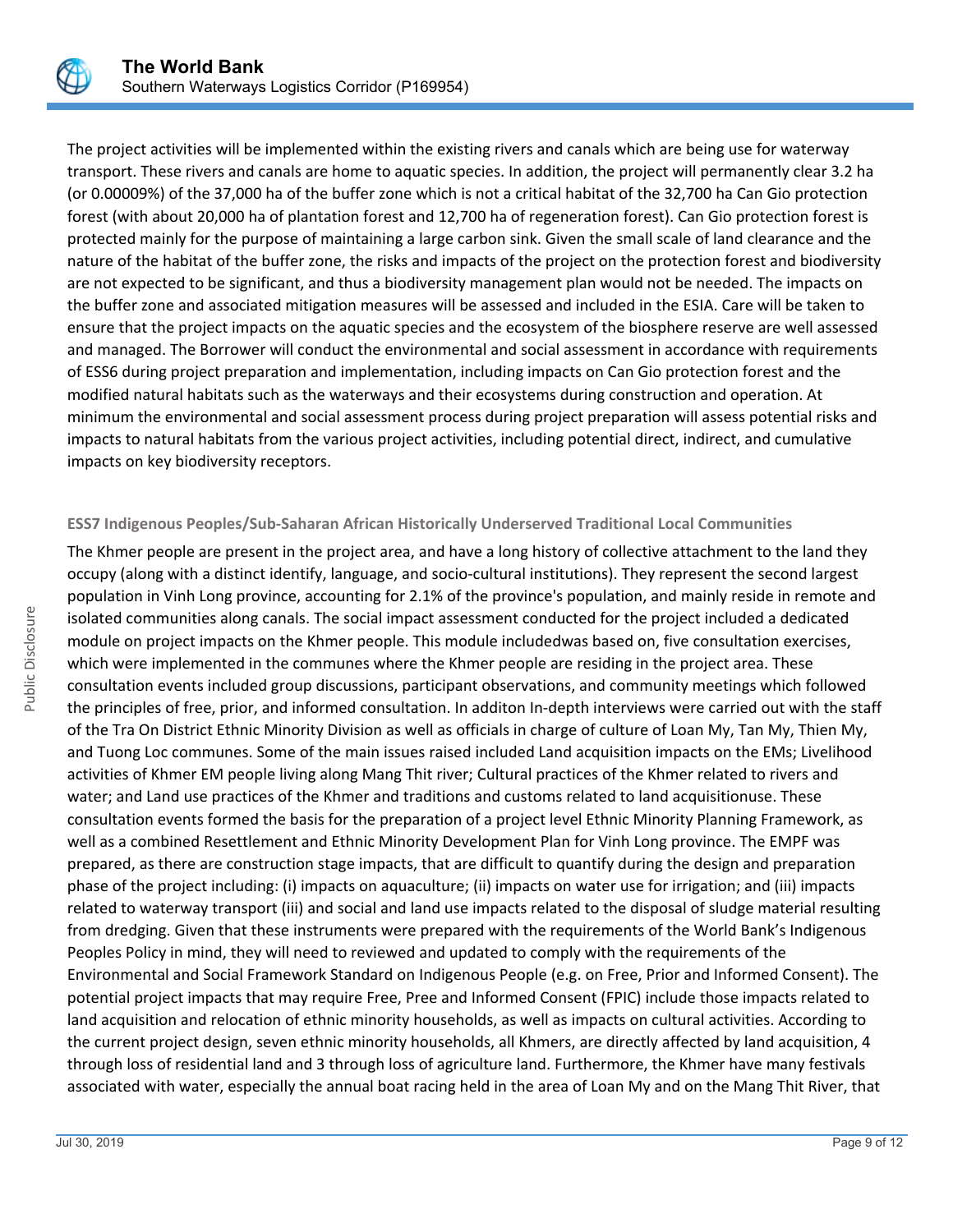

could be adversely affected by construction activities financed under the project. It is also possible that Khmer households and communities may be adversely impacted by the disposal of sludge material resulting from dredging activities to be financed under the project.

#### **ESS8 Cultural Heritage**

Given the nature, scale, and location of the project, it is expected to cause some adverse impacts on tangible local cultural heritage such as pagodas, churches, family shrines, cemeteries or temples. The scope of applicability of this ESS will be further assessed during project preparation as part of ESA process. In any case, the ESA will at a minimum produce a chance find procedure for physical cultural heritage that may be affected during project implementation, as well as a screening process to minimize possible impacts on cultural heritage such as pagodas, churches, family shrines and temples.

#### **ESS9 Financial Intermediaries**

The project will not channel funds through financial intermediaries, but will be managed by a central implementing agency.

#### **B.3 Other Relevant Project Risks**

No other relevant project risks envisaged.

#### **C. Legal Operational Policies that Apply**

#### **OP 7.50 Projects on International Waterways** Yes

The project will be implemented on a number of the canals and rivers which are connected to the Mekong River, an international waterway. The proposed investments under the project will involve the use or potential pollution of those canal and rivers, and hence the international waterway additions or alterations that will rehabilitate, upgrade, or make changes to existing schemes affecting the upstream riparian countries. Therefore, the policy will be triggered for the project. The determination of whether an exception to the notification requirement is justified or not (in which case a notification process will be undertaken) will be made prior to the approval of the Project during Project preparation.

#### **OP 7.60 Projects in Disputed Areas** No

The project will not be implemented in disputed areas.

# **III. WORLD BANK ENVIRONMENTAL AND SOCIAL DUE DILIGENCE**

# **A. Is a common approach being considered?** No **No. 2016** No. 2016 No. 2017 No. 2018 No. 2018 No. 2019 No. 2019 No

#### **Financing Partners**

No common approach is considered.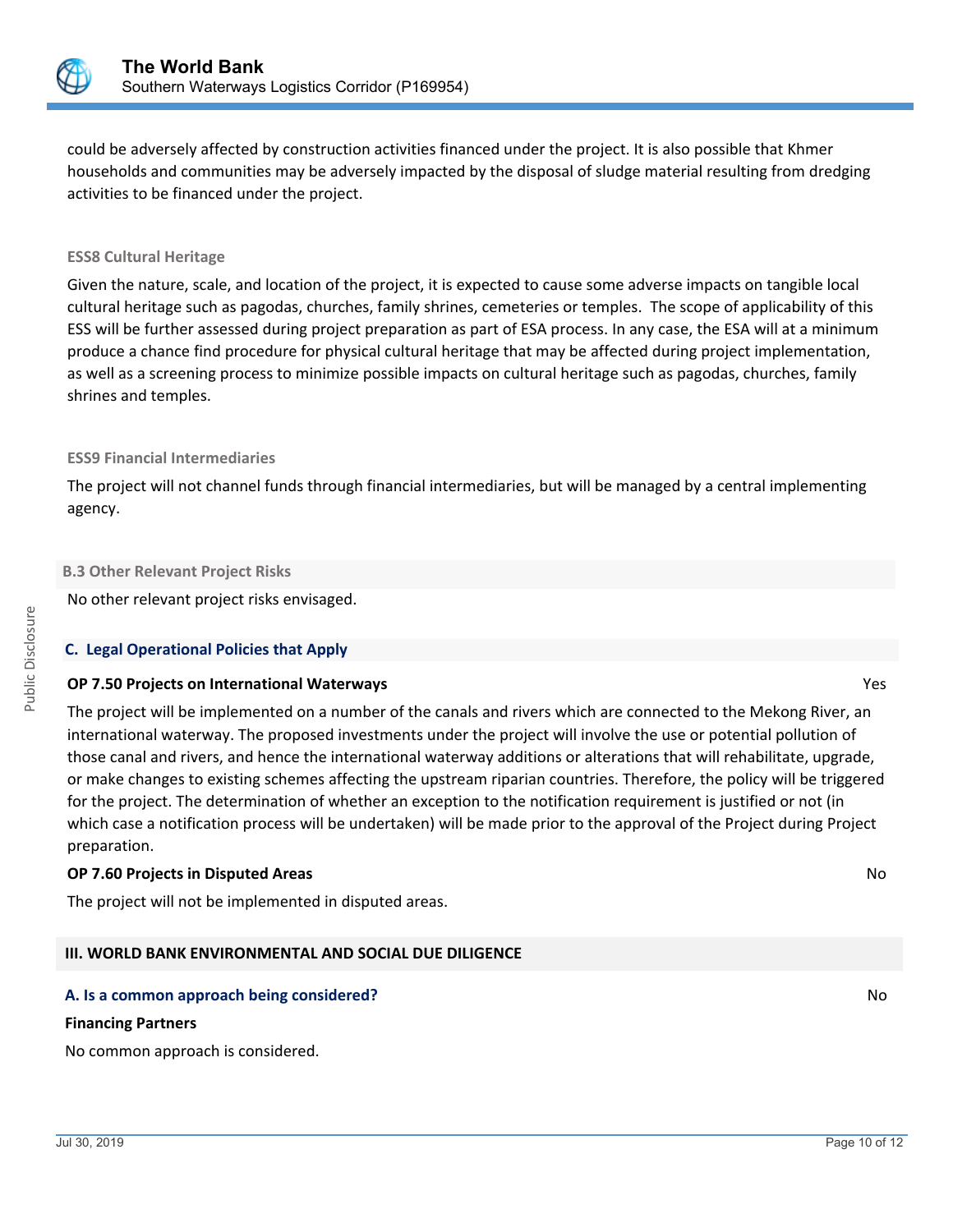

### **B. Proposed Measures, Actions and Timing (Borrower's commitments)**

#### **Actions to be completed prior to Bank Board Approval:**

Actions to be completed prior to Bank Board Approval:

- Revise the ESIA to be consistent with the ESF requirements
- Revise the Resettlement and Ethnic Minority Development Frameworks, and the associated plans

Revise the Stakeholder Engagement Plan (SEP), and included details on a grievance redress mechanism for the proejct

- Prepare the Labor Management Procedures (LMP), OHS procedures and Grievance Mechanism for project workers,

- Prepare monitoring mechanisms for labor and working conditions for primary suppliers and third party contractors
- Complete the Environmental and Social Commitment Plan (ESCP)

Prior to project appraisal, disclose the SEP, RAPs, EMDP, RPF, EMPF, ESIA, and ESCP in a timely manner, in an accessible place, and in a form and language understandable to project-affected parties and other interested parties as set out in ESS10, so they can provide meaningful input into project design and mitigation measures.

#### **Possible issues to be addressed in the Borrower Environmental and Social Commitment Plan (ESCP):**

Possible issues to be addressed in the Borrower ESCP:

Commitment to prepare the relevant instruments per Environmental and Social Standards (ESSs') requirements.

Adequate allocation of resources (human, finance) for application/implementation of ESF, ESSs and relevant instruments.

Commitment to prepare and implement a capacity build plan with strong focus on application/implementation of ESF, ESSs and relevant instruments.

Update the joint Ethnic Minority Peoples Plan (including details on FPIC if necessary) including a dedicated Grievance Mechanism as required by ESS7 (para 13)

- Update of Site Specific Resettlement Plans, based on detailed designs and the latest Detailed Measure Survey and Replacement Cost Study, and establish associated grievance redress mechanism

Establish a Project Level Grievance Redress Mechanism

# **C. Timing**

**World Bank**

# **Tentative target date for preparing the Appraisal Stage ESRS** 2018 20-Aug-2019

# **IV. CONTACT POINTS**

| Contact:      | Yin Yin Lam          | Title: | <b>Senior Transport Specialist</b> |
|---------------|----------------------|--------|------------------------------------|
| Telephone No: | 5777+7357/           | Email: | ptran1@worldbank.org               |
| Contact:      | Phuong Thi Minh Tran | Title: | <b>Senior Transport Specialist</b> |
| VVULIU DAIIN  |                      |        |                                    |